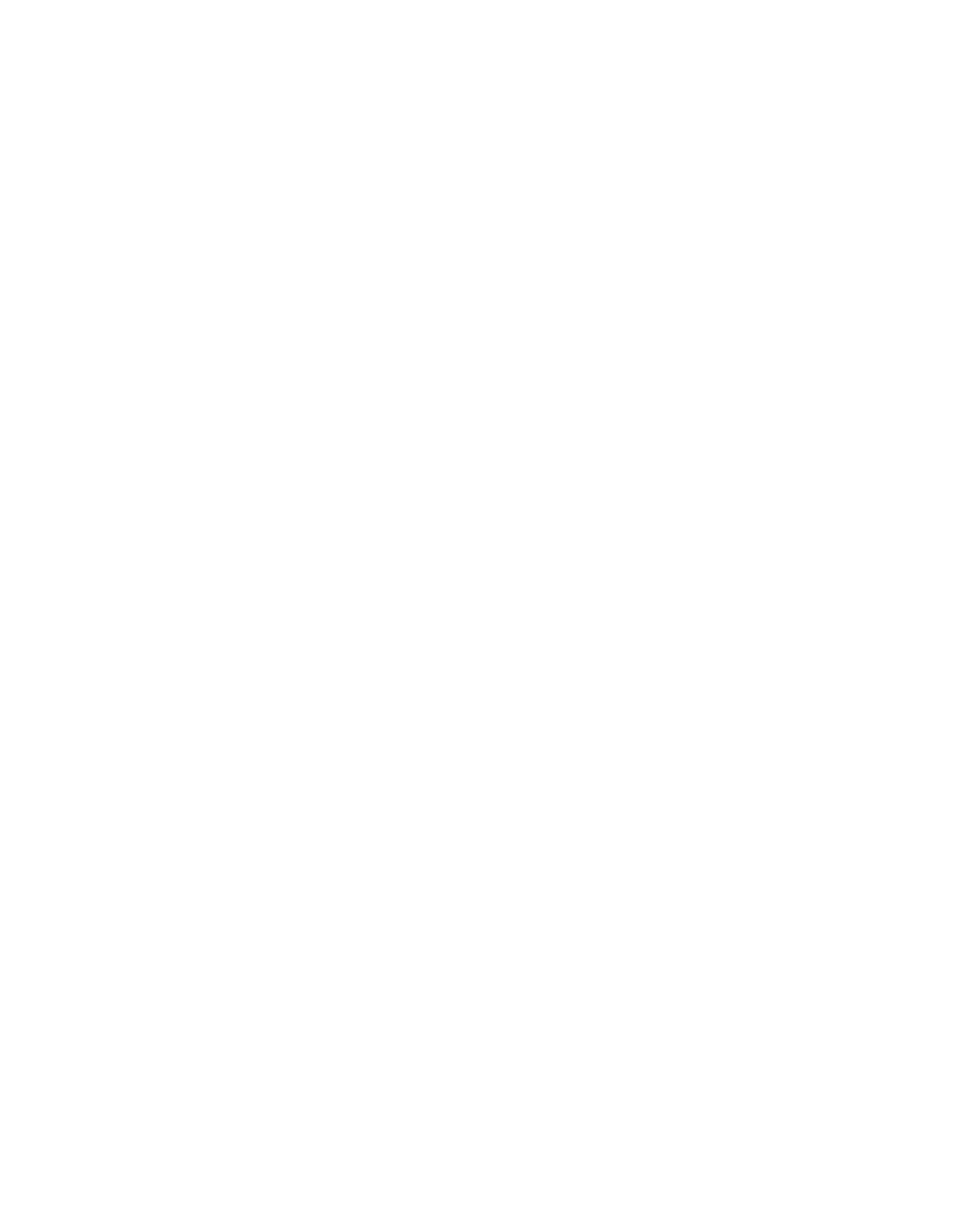# **CONTENTS**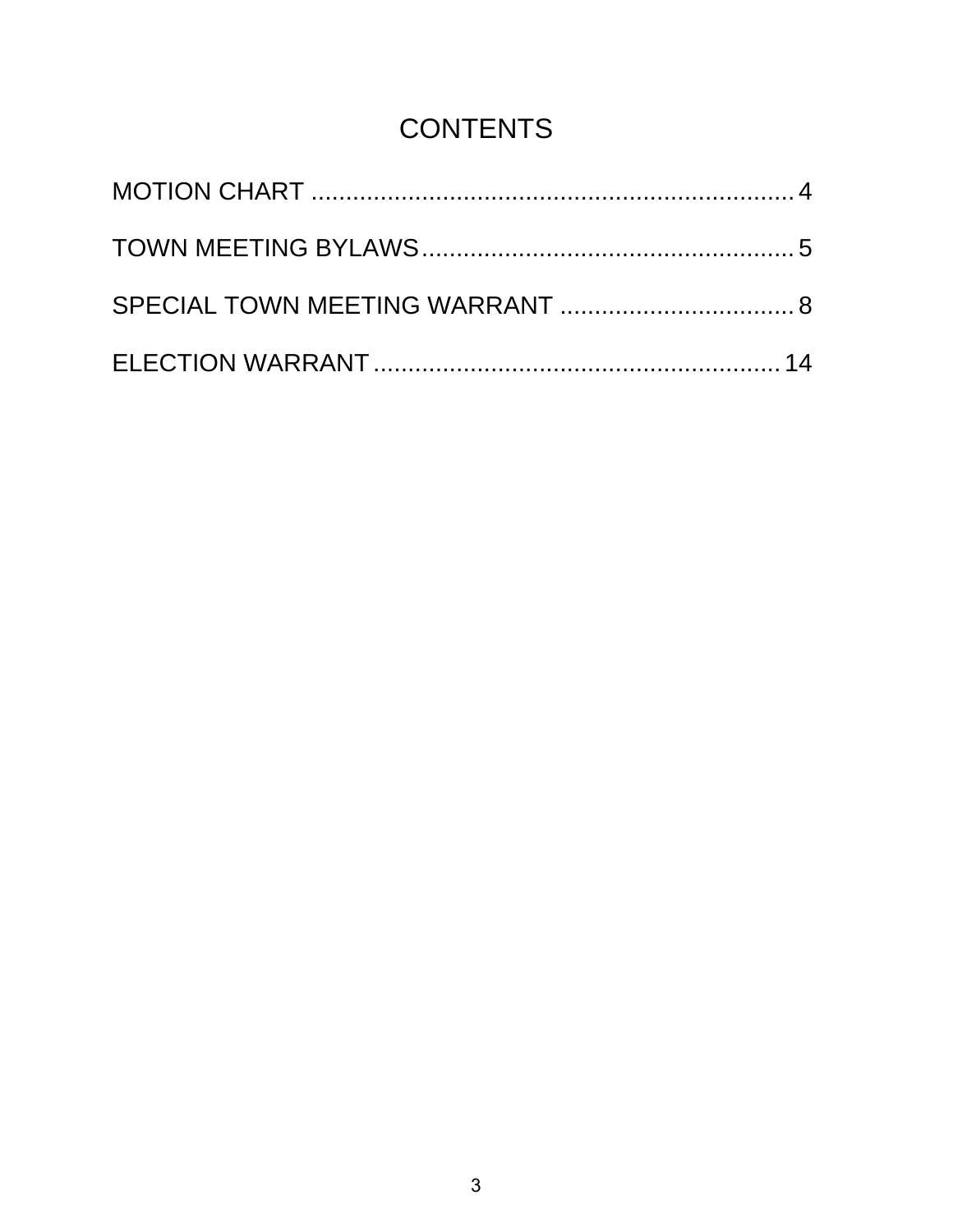# **MOTION CHART**

Application of rules is indicated by the Motion's Numerical Sequence

| <b>Motions</b>                              | Debatable | Non-Debatable | Amendable | Non-Amendable | Second Required | <b>Second Not Required</b> | Required<br><b>Vote</b> | <b>May Reconsider</b> | <b>May Not Reconsider</b> |
|---------------------------------------------|-----------|---------------|-----------|---------------|-----------------|----------------------------|-------------------------|-----------------------|---------------------------|
| 1. Point of Order                           |           | X             |           |               |                 | $\sf X$                    | n/a                     |                       |                           |
| 2. Previous Question Terminate Debate       |           | X             |           | X             | $\sf X$         |                            | 4/5                     |                       |                           |
| 3. Postpone Indefinitely                    | X         |               |           | X             | $\sf X$         |                            | <b>MAJ</b>              | X                     |                           |
| 4. Lay on Table                             |           | X             |           | X             | X               |                            | <b>MAJ</b>              | X                     |                           |
| <b>Amendment</b><br>5.                      | X         |               | X         |               | $\sf X$         |                            | <b>MAJ</b>              | $\sf X$               |                           |
| 6. Accept and Adopt                         | X         |               | $\sf X$   |               | $\sf X$         |                            | <b>MAJ</b>              | $\sf X$               |                           |
| <b>Consider Articles Out of Order</b><br>7. | X         |               | X         |               | X               |                            | 2/3                     |                       | X                         |
| 8. Reconsider                               | $\sf X$   |               |           | $\sf X$       | X               |                            | 2/3                     |                       | X                         |
| 9. Adopt a Resolution                       | X         |               | X         |               | X               |                            | <b>MAJ</b>              |                       | X                         |
| 10. Adjourn to Time Uncertain               | X         |               | $\sf X$   |               | $\sf X$         |                            | <b>MAJ</b>              | $\sf X$               |                           |
| 11. Adjourn                                 |           | X             |           | X             | $\sf X$         |                            | <b>MAJ</b>              |                       | $\sf X$                   |

While a motion to amend is under discussion, a motion to postpone indefinitely displaces the previous motion, but a motion to adjourn cannot be taken up until the motion to amend is decided.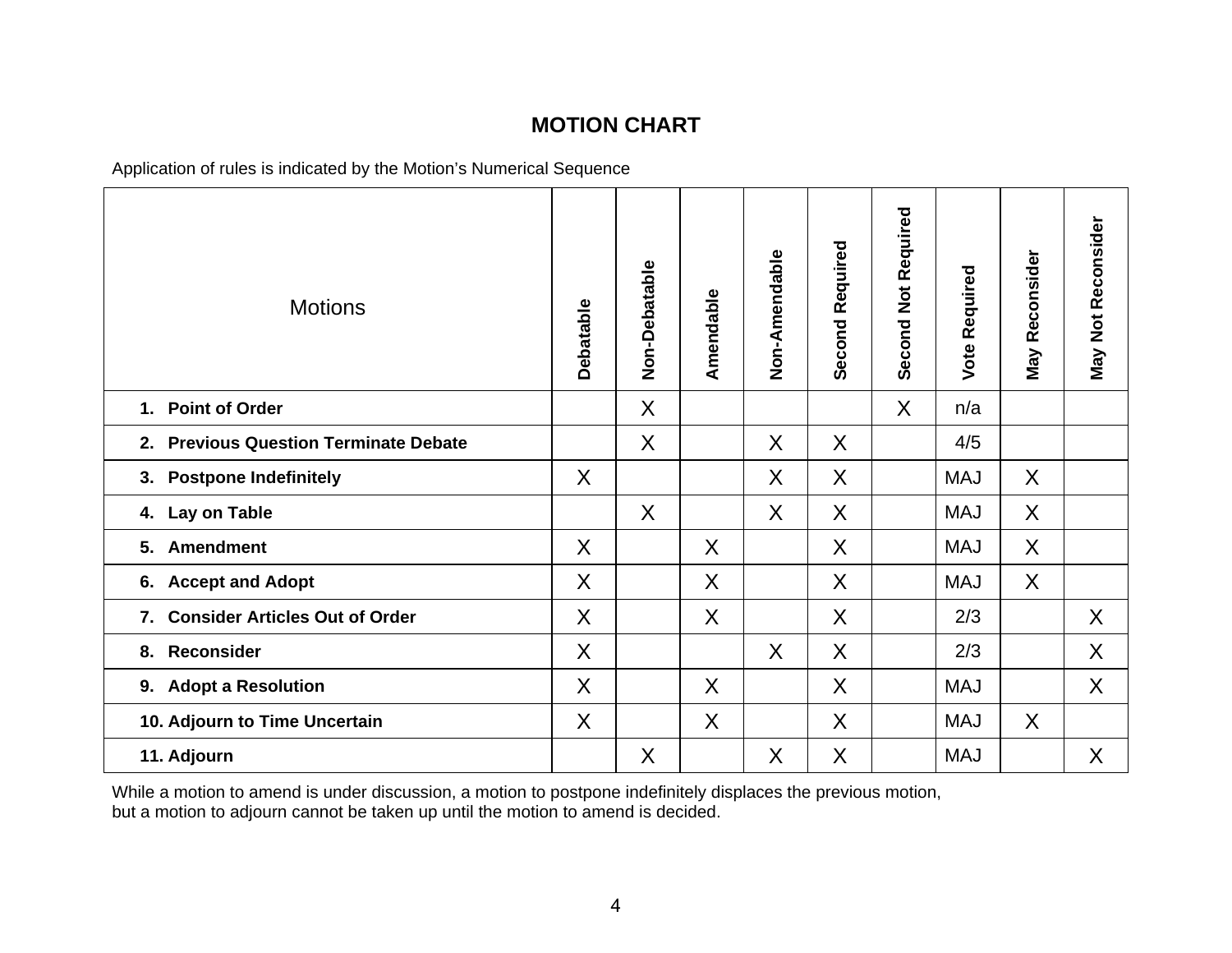# ORLEANS TOWN MEETING BYLAWS

Pursuant to the provisions of the Town of Orleans Charter duly adopted by voters of the Town of Orleans, the Town Clerk, with the advice of the Moderator, hereby adopts the following Town Meeting By-Laws:

- 1. Procedural Rules: The Moderator shall enforce procedural rules in accordance with general laws, the Charter, and these By-Laws.
- 2. Other Procedural Rules: If none of the rules set forth herein or in the Charter governs a situation at the Town Meeting, then rules which would be in effect with respect to the Town Meeting if the Charter had not been adopted shall apply.
- 3. Attendance: No person other than a legal voter shall be allowed on the floor of the house except by the consent of the Moderator. At the Town Meeting, a nonvoter may speak after a favorable majority vote of Town Meeting.
- 4. Quorum: For all Town Meetings, both annual and special, there shall be required a quorum of two hundred (200) registered voters of the Town.
- 5. Quorum Challenge: Any five (5) voters may challenge the existence of a quorum. If the Moderator determines the number in attendance to be less than the established quorum, he shall adjourn the meeting to a stated date, time and place.
- 6. Moderator: Participation in Discussions: The Moderator, when acting as such, shall not participate in any discussions.
- 7. Method of Voting: Except as otherwise specified by law, the Moderator shall have full authority to specify a voice vote, a standing vote counted by him or by tellers appointed by him, or a written ballot. The Moderator may conduct all votes requiring a two-thirds (2/3) majority by statute in the same manner in which the Moderator conducts the vote when a majority vote is required.
- 8. Motions in Writing: All motions shall be submitted in writing.
- 9. Withdrawal of Motions: A motion moved, seconded and stated may be withdrawn by the mover and the seconder.
- 10. Precedence of Motions: When a question is under debate, motions shall have precedence in the order of their arrangement shown on the attached chart.
- 11. Changing Order of Articles: The order of consideration of the articles as printed in the warrant may be changed only by a two-thirds (2/3) vote of the Town Meeting.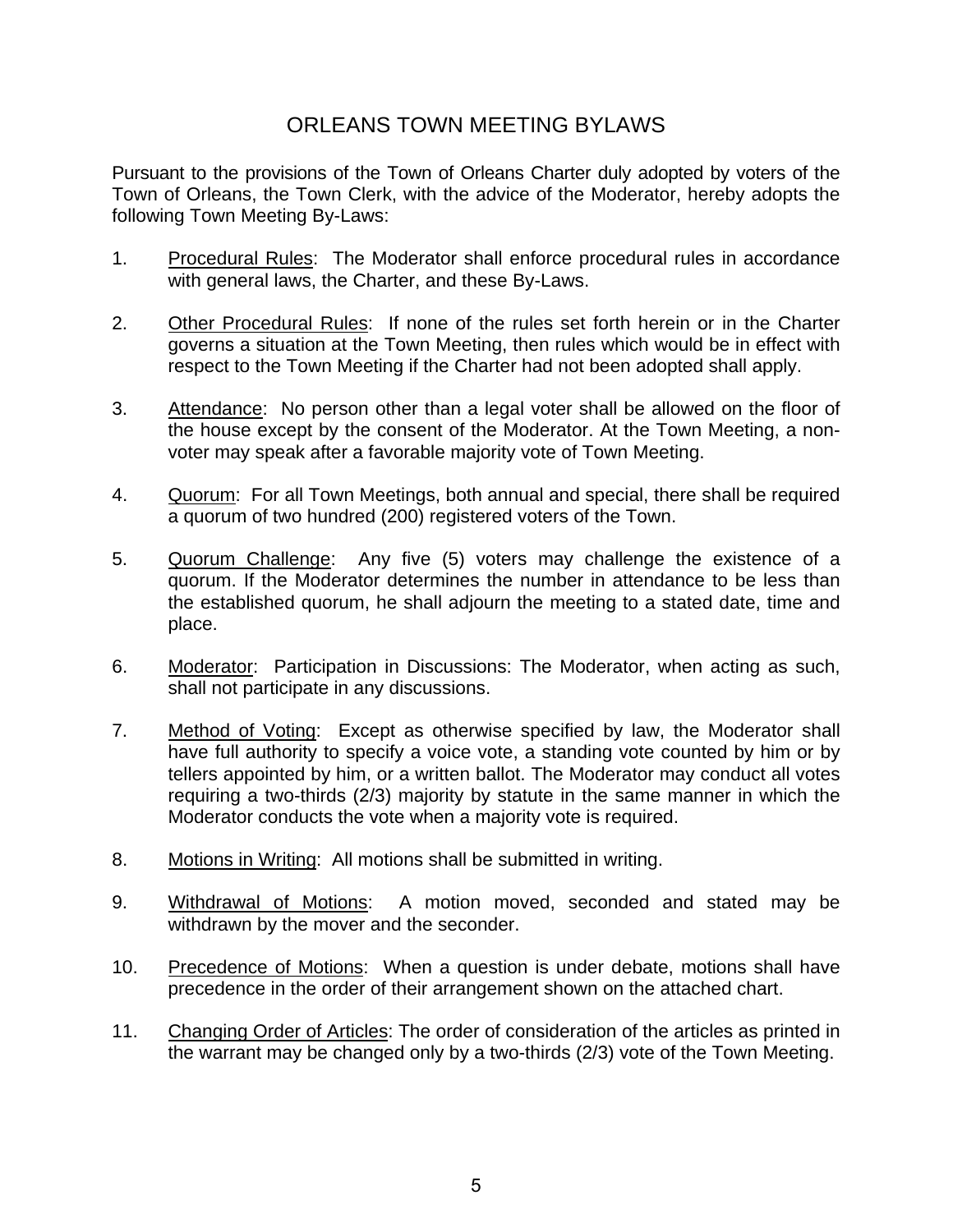- 12. Speaking Twice: No person shall speak twice on the same question until all those wishing to speak thereon have done so, nor shall any person speak for more than five (5) minutes at one time, except by permission of the Town Meeting; provided, however, that the restrictions shall apply neither to those persons required to be in attendance under provisions of Clause 2-7-3 of the Charter (town officers, members of boards and commissions, department heads, or their duly designated representatives, when proposals affecting their various office, board or department are being considered), nor to those persons making the original motion or amendments thereto under any article.
- 13. Reconsideration: Any vote may be reconsidered if a voter on the prevailing side moves to do so and if the Moderator moves that there is additional information to bring before the meeting. Only one (1) reconsideration shall be allowed per article.
- 14. Recount: When a voice vote as decided by the Moderator is questioned by more than one voter, it shall be made certain by a rising vote counted by the Moderator, or the tellers appointed by him, or by a written ballot. When a standing vote is challenged by more than five (5) voters, the Moderator may rule a written ballot be taken.
- 15. Move the Question: Requires a second. Not debatable. Four-fifths (4/5) Vote. Terminates debate.
- 16. Move the Question After Presentation: A motion to move the question shall not be allowed if the moving party makes a presentation immediately prior to making the motion to call the question.
- 17. Amendments to Motions: The first amendment to a motion may be amended (secondary amendment). This secondary amendment may not itself be amended.
- 18. Article for Capital Improvements: In accordance with Charter clause 8-7-1, an article for capital improvements not in compliance with the Capital Improvement Plan shall require a three-fourths (3/4) majority vote of the Town Meeting.

Clause 8-7-1 of the Charter reads as follows:

"The Town Meeting shall act on the Capital Improvements Plan, provided that any article for capital improvements not in compliance with clause 8-5-1 shall require a three-fourths majority vote of the town meeting."

Clause 8-5-1 of the Charter reads:

"The Town Administrator shall prepare a five-year Capital Improvements Plan, which shall be designed to deal with unmet long-range needs, and to implement the goals and objectives of the Orleans Comprehensive Plan."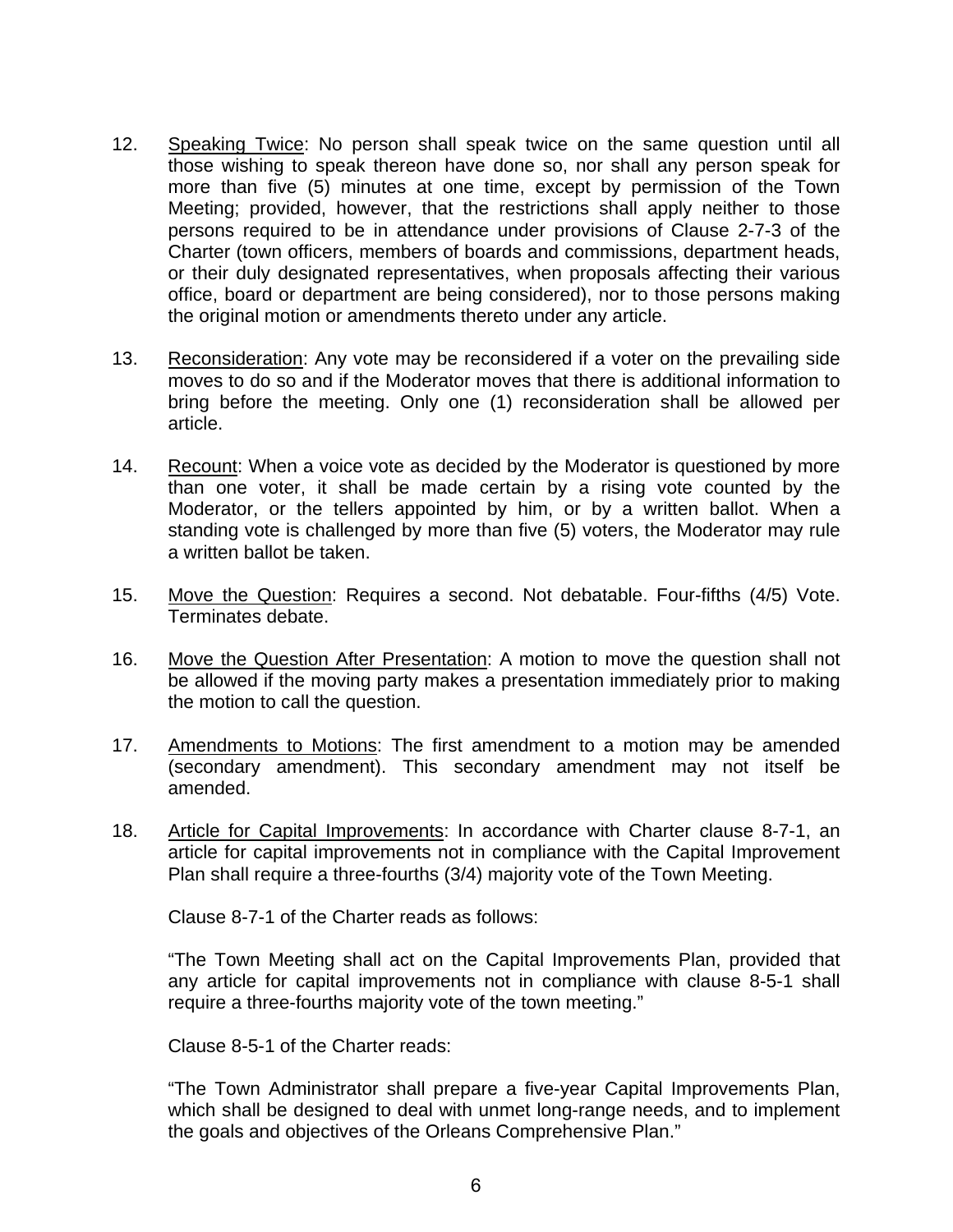19. Dissolution of Town Meeting: In accordance with Charter clause 2-7-8, the Town Meeting must act on every article placed before it.

Clause 2-7-8 of the Charter reads:

"No motion, the effect of which would be to dissolve the Town Meeting, shall be in order until every article in the Warrant has been duly considered and acted upon. This requirement shall not preclude the postponement of consideration of any article to an adjournment of the meeting to a stated time and place."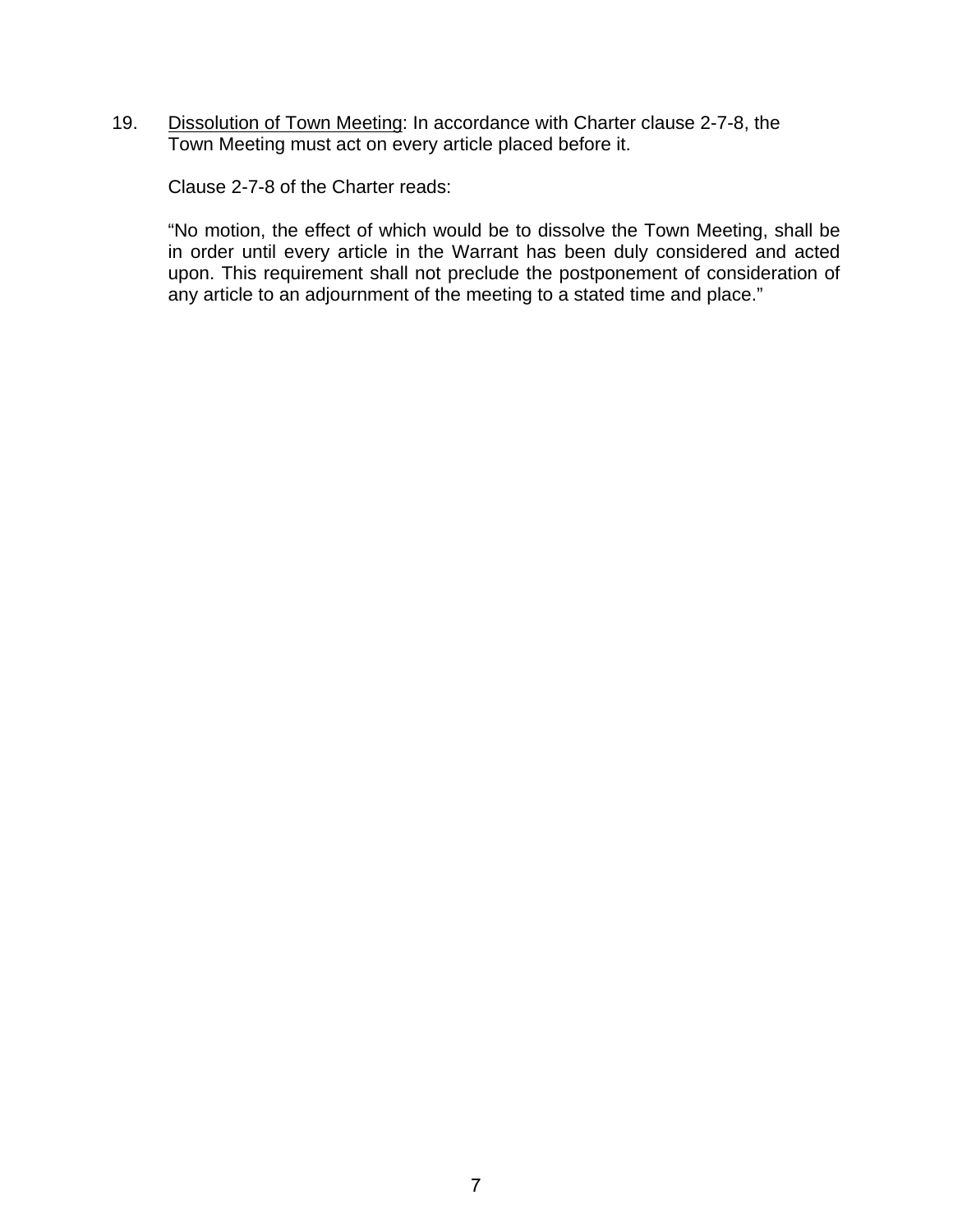## THE COMMONWEALTH OF MASSACHUSETTS

Barnstable SS.

To either of the Constables of the Town of Orleans in the County of Barnstable GREETINGS:

IN THE NAME OF The Commonwealth of Massachusetts, you are hereby directed to notify and warn the inhabitants of said Town, qualified to vote in Town affairs, to meet at the NAUSET MIDDLE SCHOOL GYMNASIUM in said ORLEANS on MONDAY, the SEVENTEENTH day of OCTOBER in the year TWO THOUSAND ELEVEN at 6:30 P.M. to act on the following:

| Article 1.<br>Article 2. | Approve Borrowing Authorized by Nauset Regional School District  8<br>Acquire Conservation and Watershed Preservation Restriction on |  |
|--------------------------|--------------------------------------------------------------------------------------------------------------------------------------|--|
|                          |                                                                                                                                      |  |
| Article 3.               |                                                                                                                                      |  |
| Article 4.               |                                                                                                                                      |  |
| Article 5.               |                                                                                                                                      |  |
| Article 6.               |                                                                                                                                      |  |

# **ARTICLE 1. APPROVE BORROWING AUTHORIZED BY NAUSET REGIONAL SCHOOL DISTRICT**

To see if the Town will approve the Six Million Four Hundred Ninety-Two Thousand Six Hundred Eighty-Six and 00/100 Dollars (\$6,492,686.00) borrowing authorized by the Nauset Regional School District*,* for the purpose of paying costs to replace the windows, exterior doors, and the roofs at Nauset Regional High School located at 100 Cable Road, North Eastham MA 02651, including the payment of all costs incidental or related thereto, which proposed repair project would materially extend the useful life of the school and preserve an asset that otherwise is capable of supporting the required educational program, and for which the District may be eligible for a school construction grant from the Massachusetts School Building Authority ("MSBA"), said amount to be expended at the direction of the Nauset Regional School Committee*.* The MSBA's grant program is a non-entitlement, discretionary program based on need, as determined by the MSBA, and any Project costs the District incurs in excess of any grant approved by and received from the MSBA shall be the sole responsibility of the District and its member municipalities. Any grant that the District may receive from the MSBA for the Project shall not exceed the lesser of (1) thirty-seven point thirty-two percent (37.32%) of eligible approved project costs, as determined by the MSBA, or (2) the total maximum grant amount determined by the MSBA, or take any action relative thereto. ( Nauset Regional School Committee)

(2/3 Vote Required)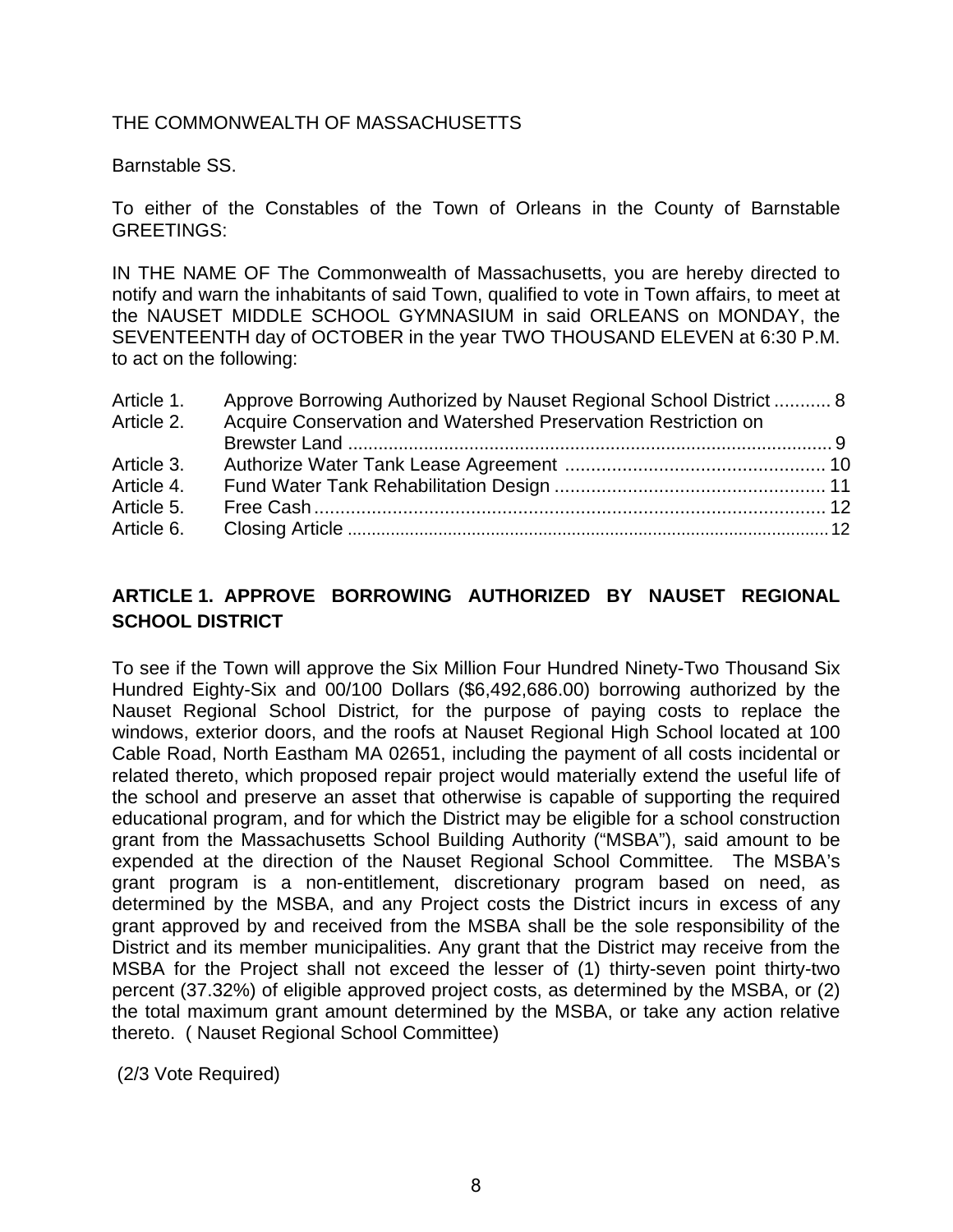#### **SUMMARY**

This article will fund Orleans' share of the costs to replace the windows, some exterior doors, and the roofs at Nauset Regional High School. The windows and many exterior doors are original from 1971. They are poorly insulated, glazing and weather stripping has deteriorated beyond repair, and hardware is inoperable on many units. Most windows are very large and potentially dangerous under severe weather conditions. Water damage has resulted from many leaks and patches in the roofs. The project is designed to meet all of the latest "green" energy codes and should save the school 10%-15% on its energy costs in future years. Nauset High has received a grant of \$2.4 million from the state which will subsidize 37.32% of the costs.

| <b>TOTAL LOCAL NET COST</b>                                     | \$5,828,361 |
|-----------------------------------------------------------------|-------------|
| INTEREST COSTS - 20 YEAR BORROWING @ 4.000%                     | 1,722,245   |
| NET CONSTRUCTION COSTS                                          | 4,106,116   |
| LESS MSBA GRANT                                                 | 2,423,070   |
| <b>TOTAL PROJECT CONSTRUCTION COSTS INCLUDING ISSUANCE FEES</b> | \$6,529,186 |

#### **MEMBER TOWN COSTS – PRINCIPAL + INTEREST**

| <b>TOWN</b>     | <b>ASSESSMENT %</b> | COST (P & I) |
|-----------------|---------------------|--------------|
| <b>Brewster</b> | .4821               | \$2,802,169  |
| Eastham         | .1964               | \$1,142,699  |
| Orleans         | .1979               | \$1,149,304  |
| Wellfleet       | .1235               | \$717,389    |
|                 |                     |              |

**BOS:**  $3 - YES$  1 – NO 0 - ABSTAIN **FC:** Recommendation to be made at Town Meeting

## **ARTICLE 2. ACQUIRE CONSERVATION AND WATERSHED PRESERVATION RESTRICTION ON BREWSTER LAND**

To see if the Town will vote to authorize and direct the Board of Selectmen to acquire by gift, by purchase, by eminent domain or otherwise, for open space, watershed protection, conservation and passive recreation purposes, a Conservation and Watershed Preservation Restriction (the "Restriction") pursuant to the provisions of G. L. c.184, §§31- 33, on a parcel of land in Brewster, MA, within the Zone II zone of contribution to the Orleans public water supply, said parcel designated on the Brewster Assessors' Map 45 as Parcel 58-206, located at 0 Ruddy Duck Road (Lot 6)**,** consisting of 3.04 acres, more or less, and more particularly described in Deed Book 15586 Page 45*,* and shown as Lot 6 on a plan recorded in Barnstable Plan Book 565 Pages 49 & 50, a copy of which is on file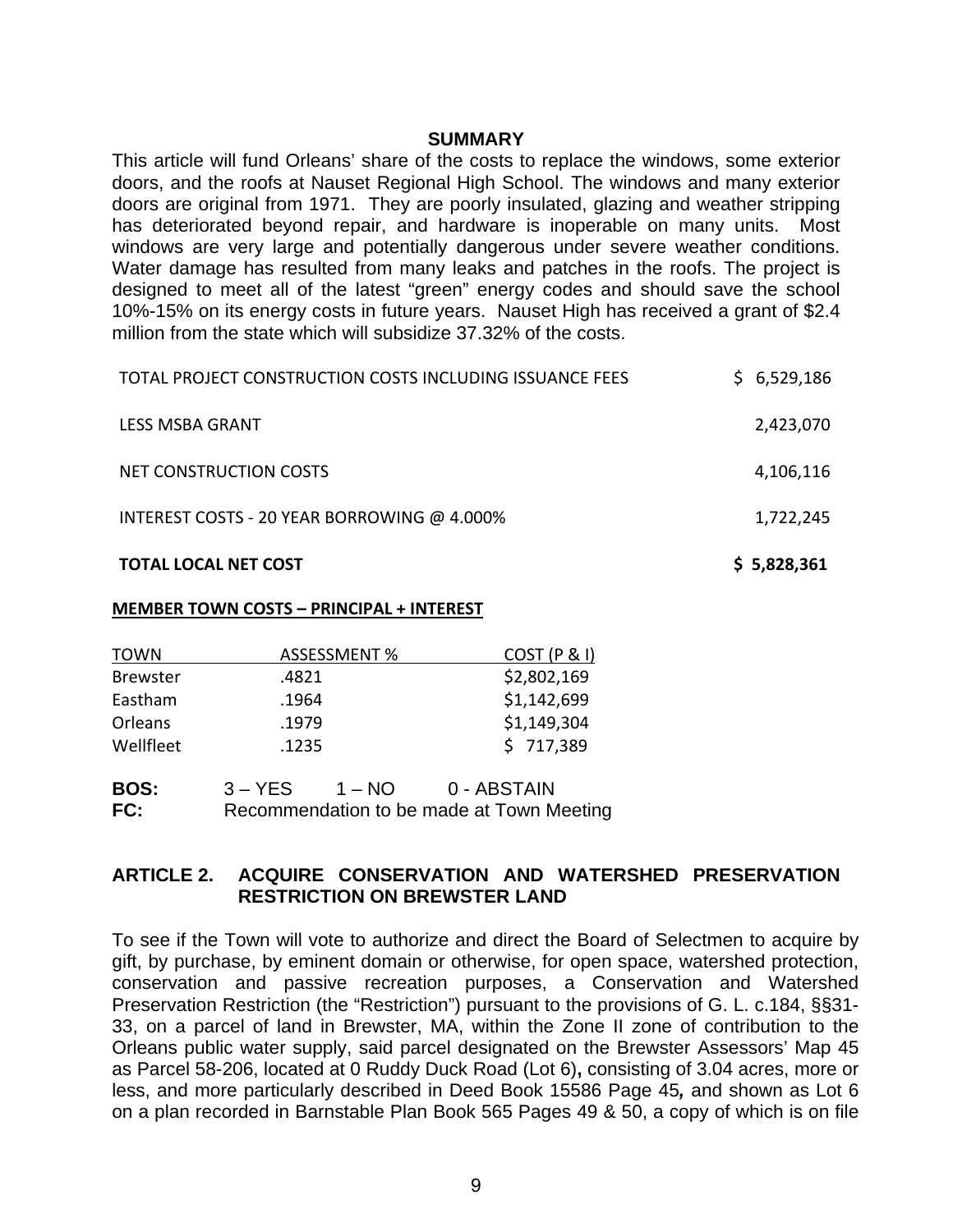with the Orleans Town Clerk; and to raise and appropriate or transfer from available funds, or transfer from Community Preservation Act funds, a sum of money for such acquisition, provided that the Restriction shall be under the control and management of the Board of Selectmen; and, further, to authorize the Board of Selectmen and/or the Conservation Commission and/or the Water Department to file on behalf of the Town any and all applications deemed necessary for grants and/or reimbursement from the Commonwealth of Massachusetts deemed necessary under the Self-Help Act (Chapter 132A, §11) and/or any others in any way connected with the scope of this article, and, further, to authorize the Board of Selectmen to negotiate the purchase of the Restriction and to make the decision to enter into any agreement to purchase the Restriction and to execute any and all instruments as may be necessary on behalf of the Town; and further to the extent required to modify the action taken under Article 6 of the May 9, 2011 ATM (CPA Budget Appropriation) to reflect the sum of money authorized to be transferred hereunder from the Community Preservation Fund, or to take any other action relative thereto. (Community Preservation Committee and Open Space Committee)

(2/3 Vote Required)

#### **SUMMARY**

This article would authorize the Board of Selectmen to participate in the purchase of 3.04 acres of land off of Route 39 in the Town of Brewster. The property, known as the Jackson property, abuts the 22.5 acre Matthews property that was acquired jointly by Brewster and Orleans in 2010. It is located on Ruddy Duck Road and is important to Orleans because it sits in the Zone II of contribution to the Quanset Road well #7. The purchase price is \$225,000 and Orleans' share is \$54,000, provided Brewster receives a state reimbursement grant for 52% of the total. Funding from an earlier reimbursement grant for the Sparrow property will be used to pay for Orleans share of the purchase. The funds are included in the Community Preservation Account (CPA) fund balance and can only be used for open space acquisitions subject to a vote of the Community Preservation Committee.

| <b>BOS:</b> | 4 – YES | $0 - NO$ | 0 - ABSTAIN                               |
|-------------|---------|----------|-------------------------------------------|
| FC:         |         |          | Recommendation to be made at Town Meeting |

#### **ARTICLE 3. AUTHORIZE WATER TOWER LEASE AGREEMENT**

To see if the Town will vote to authorize the Board of Selectmen to enter into a twentyfive-year lease of space on Water Tank #1*,* located off Lot's Hollow Road*,* for installation and maintenance of microwave and radio equipment, including antennas and related ancillary equipment, for the transmission and reception of radio communication signals, all substantially in accordance with the terms and conditions of a draft water tower lease agreement on file at the offices of the Board of Selectmen and Town Clerk, on such terms as they deem appropriate, or to take any other action relative thereto. (Board of Selectmen)

(Simple Majority Vote Required)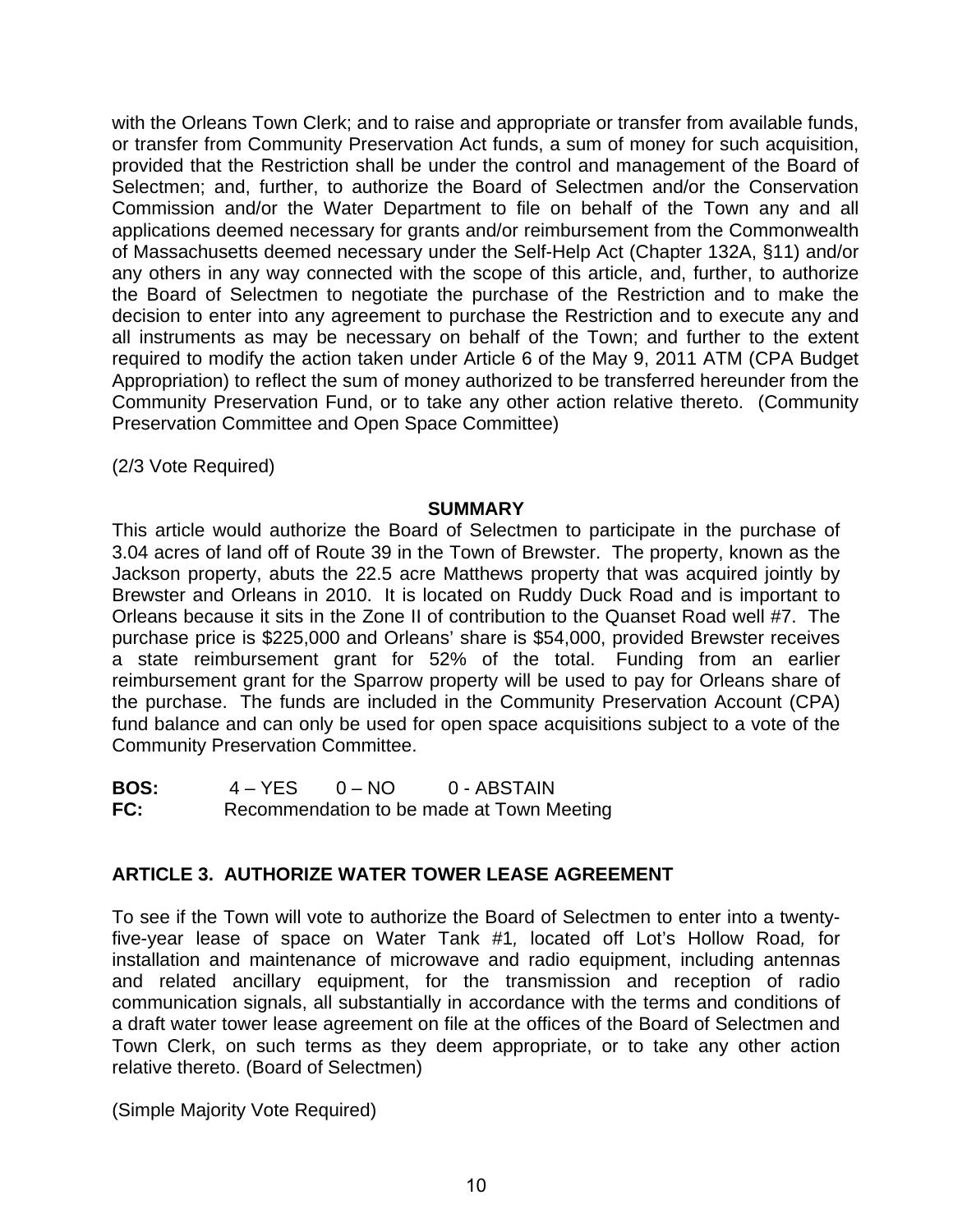#### **SUMMARY**

This article would authorize the Board of Selectmen to lease space on one of the town's two water towers to support equipment that will be installed as part of the OpenCape project to design and construct a regional broadband system for Cape Cod and Southeast Massachusetts. The benefits of the system include a Municipal Regional Area Network (RAN) that will be created as part of the OpenCape system for the 15 towns of Cape Cod and Barnstable County. The high speed fiber optic network will facilitate common application services among the towns and the County, such as a regional geographic information system (GIS), shared permit management, and shared Assessor's data through more efficient resource allocations, as well as aggregated services such as internet access through high capacity low cost circuits. OpenCape is absorbing the entire cost of constructing the fiber optic connections and associated equipment. Municipalities, schools and libraries will be able to able to access these high capacity services at reduced rates.

**BOS:** 4 – YES 0 – NO 0 - ABSTAIN **FC:** Recommendation to be made at Town Meeting

## **ARTICLE 4. FUND WATER TANK REHABILITATION DESIGN**

To see if the Town will vote to transfer the sum of Fifty Thousand and 00/100 Dollars (\$50,000.00) from the Water Surplus Account to the Water Department Capital Outlay Account, for the purpose of funding the engineering plans and specifications for the rehabilitation and painting of Water Storage Tank No. 2, including all expenses incidental and related thereto, or to take any other action relative thereto. (Board of Selectmen)

(Simple Majority Vote Required)

#### **SUMMARY**

This article will fund the design plans and specifications for the rehabilitation and painting of water tank #2. The tank was last painted in 1991 and is currently showing signs of coating failure. MassDEP has adopted new regulations for water storage tanks that will also be addressed as part of the project. The total cost of the work is estimated at \$750,000 and is included in the Capital Improvements Plan for FY13. The town's engineering consultant has recommended that the design work be completed now so that bids can be received prior to the annual town meeting. This would allow the town to award the contract next May and the actual work could start in early September.

| <b>BOS:</b> | $4 - YES$ | $0 - NQ$ | 0 - ABSTAIN                               |  |
|-------------|-----------|----------|-------------------------------------------|--|
| FC:         |           |          | Recommendation to be made at Town Meeting |  |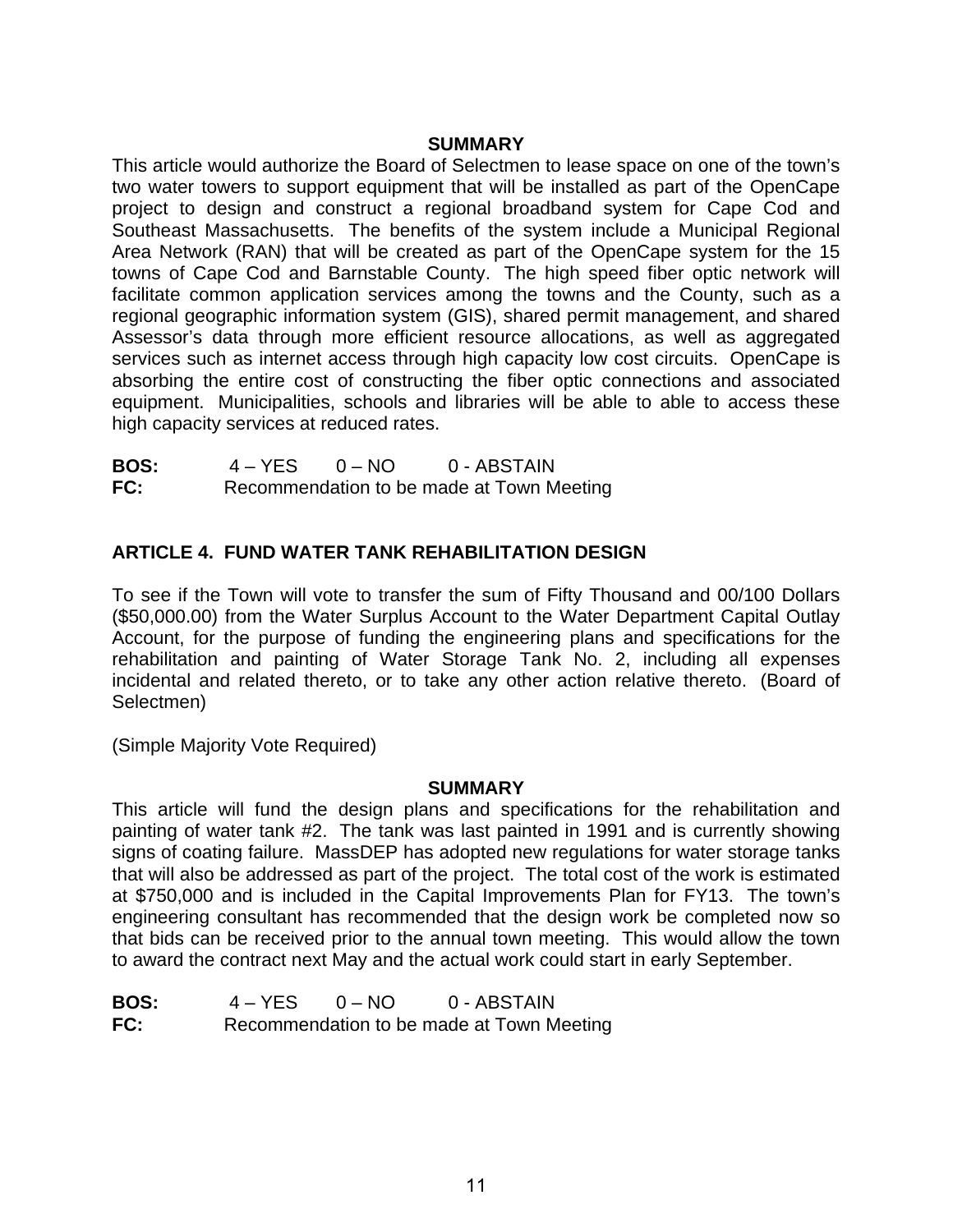## **ARTICLE 5. FREE CASH**

To see if the Town will vote to transfer from Free Cash in the Town's Treasury the sum of Three Hundred Thousand and 00/100 Dollars (\$300,000.00) to be used for the reduction of taxes, or to take any other action relative thereto. (Board of Selectmen)

(Simple Majority Vote Required)

#### **SUMMARY**

This article would transfer from Free Cash a sum of money to reduce taxes for FY 2012.

| <b>BOS:</b> | $4 - YES$ | $0 - NQ$ | 0 - ABSTAIN                               |  |
|-------------|-----------|----------|-------------------------------------------|--|
| FC:         |           |          | Recommendation to be made at Town Meeting |  |

#### **ARTICLE 6. CLOSING ARTICLE**

And to act on any other business that may legally come before the meeting. (Board of Selectmen)

(Simple Majority Vote Required)

\_\_\_\_\_\_\_\_\_\_\_\_\_\_\_\_\_\_\_\_\_\_\_\_\_\_\_\_\_\_

Given under our hands this TWENTY-FIRST day of SEPTEMBER in the year of our Lord TWO THOUSAND ELEVEN.

A true copy. Attest:

Kelly L. Darling Asst. Town Clerk Margie Fulcher, Chairwoman

\_\_\_\_\_\_\_\_\_\_\_\_\_\_\_\_\_\_\_\_\_\_\_\_\_\_\_\_\_\_

\_\_\_\_\_\_\_\_\_\_\_\_\_\_\_\_\_\_\_\_\_\_\_\_\_\_\_\_\_\_

Sims McGrath, Jr.

\_\_\_\_\_\_\_\_\_\_\_\_\_\_\_\_\_\_\_\_\_\_\_\_\_\_\_\_\_\_ David M. Dunford

\_\_\_\_\_\_\_\_\_\_\_\_\_\_\_\_\_\_\_\_\_\_\_\_\_\_\_\_\_\_ Jon R. Fuller

\_\_\_\_\_\_\_\_\_\_\_\_\_\_\_\_\_\_\_\_\_\_\_\_\_\_\_\_\_\_ Susan B. Christie ORLEANS BOARD OF SELECTMEN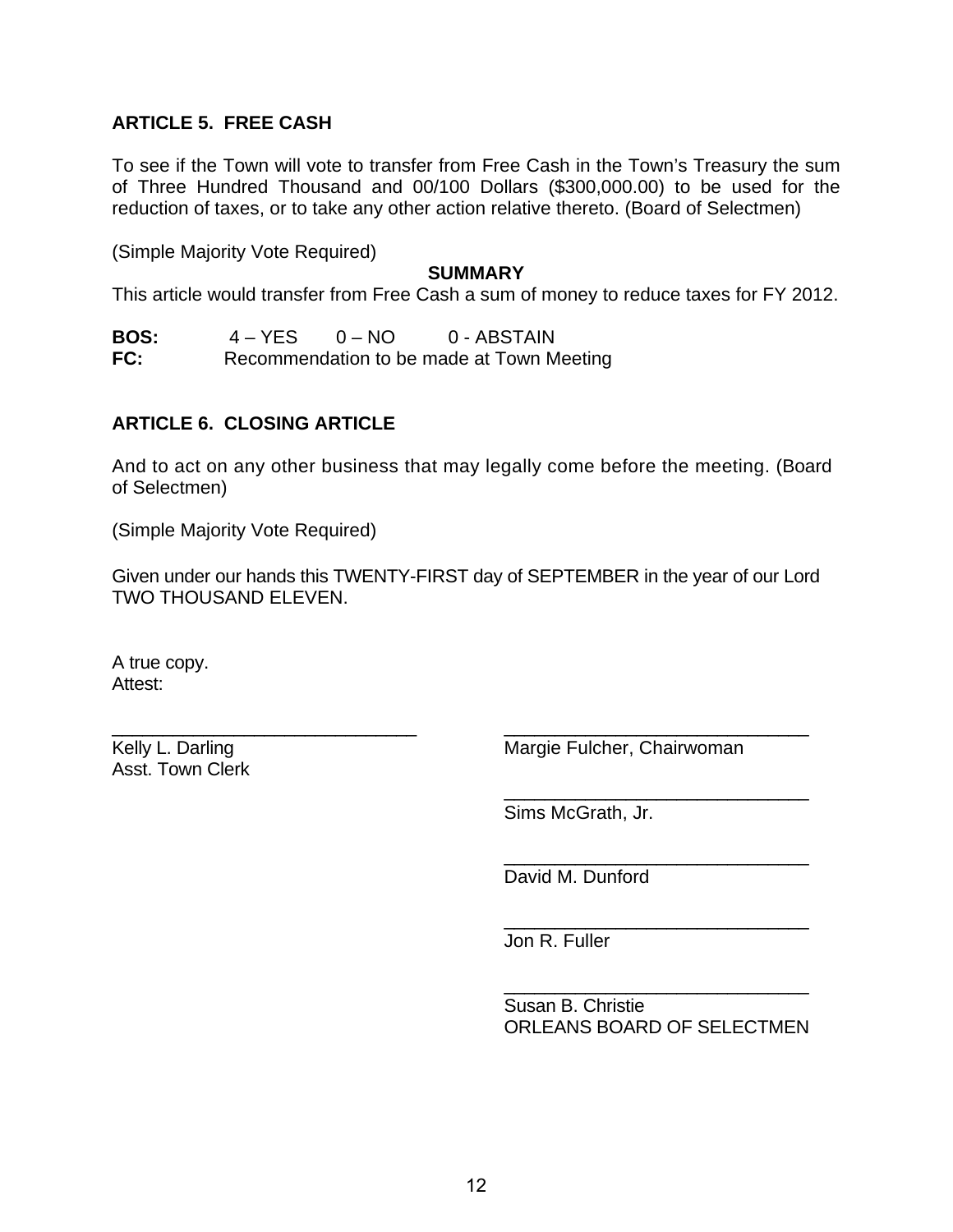## BARNSTABLE SS.

PURSUANT TO THE WITHIN WARRANT, I have notified and warned the inhabitants of the Town of Orleans by posting up attested copies of the Special Town Meeting to be held on Monday, October 17, 2011 at the ORLEANS POST OFFICE, SOUTH ORLEANS POST OFFICE, and EAST ORLEANS POST OFFICE fourteen (14) days before the date, time and place of the meeting, as within directed.

John C. Fitzpatrick, Constable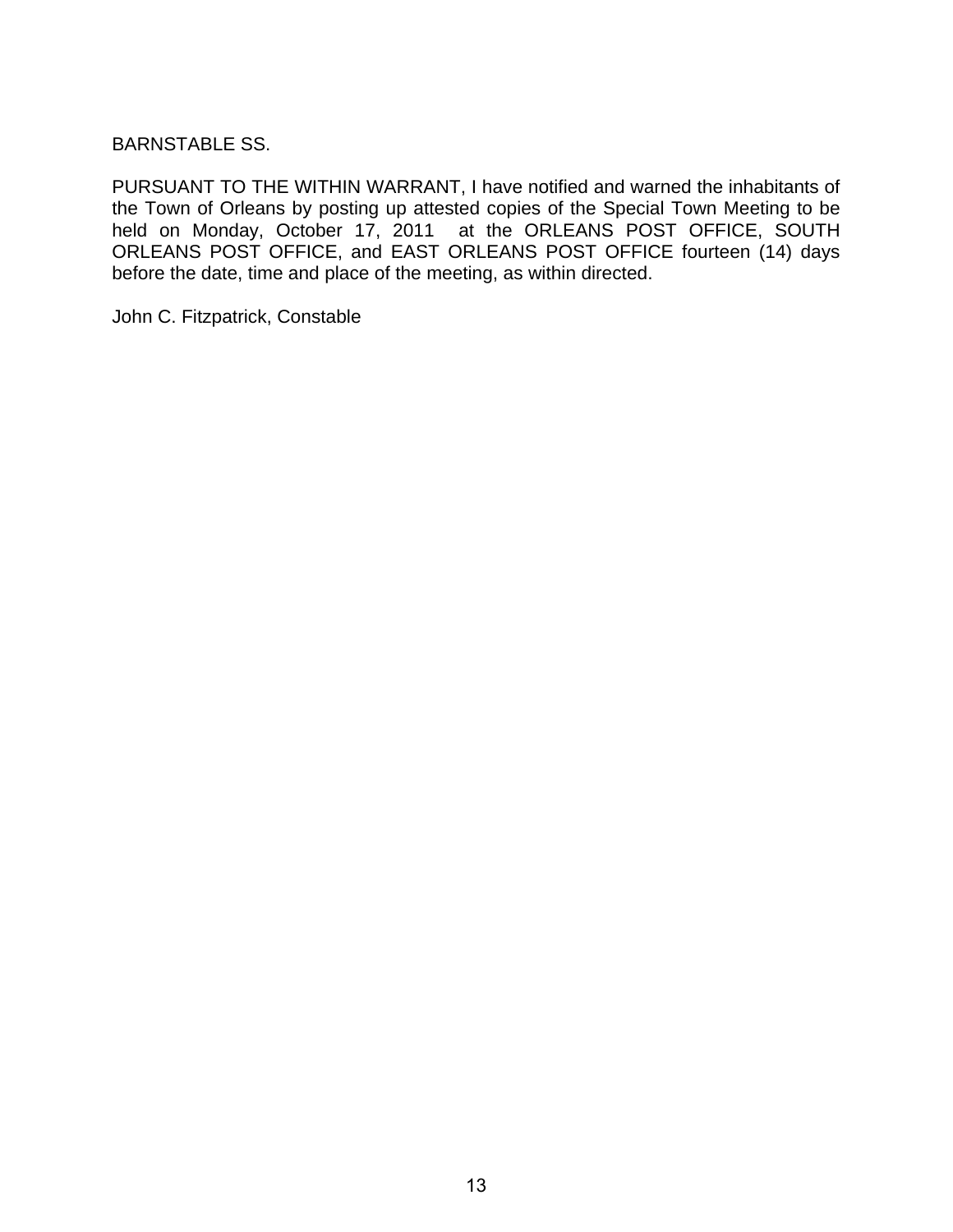Barnstable SS:

To either of the Constables of the Town of Orleans in the County of Barnstable GREETINGS:

In the name of the Commonwealth of Massachusetts, you are hereby directed to notify and warn the inhabitants of said Town, qualified to vote in elections and in Town affairs, to meet at Precinct #1 and Precinct #2, in the Council on Aging Senior Center in said Orleans on Tuesday the TWENTY-FIFTH day of OCTOBER in the year TWO THOUSAND ELEVEN from 7:00 am to 8:00 pm to vote on the following.

#### **QUESTION 1.**

Shall the Town of Orleans be allowed to exempt from the provisions of proposition two and one-half, so-called, the amounts required to pay Orleans' allocable share of the bond issued by the Nauset Regional School District for the purpose of paying costs to replace the windows, exterior doors, and the roofs at Nauset Regional High School located at 100 Cable Road, North Eastham MA 02651, including the payment of all costs incidental or related thereto?

YES \_\_\_\_\_\_\_\_\_\_\_\_\_\_\_\_ NO \_\_\_\_\_\_\_\_\_\_\_\_\_\_\_

And you are directed to serve this Warrant, by posting up attested copies thereof at the ORLEANS POST OFFICE, SOUTH ORLEANS POST OFFICE, and EAST ORLEANS POST OFFICE in said Town, seven (7) days at least before the time of holding said Election.

HEREOF FAIL NOT, and make due return of this Warrant, with your doings thereon, to the Town Clerk, at the time and place of the Election, as aforesaid.

Given under our hands this TWENTY-FIRST day of SEPTEMBER in the year of our Lord TWO THOUSAND ELEVEN.

A true copy. Attest:

Margie Fulcher, Chairwoman

\_\_\_\_\_\_\_\_\_\_\_\_\_\_\_\_\_\_\_\_\_\_\_\_\_\_\_\_\_\_

\_\_\_\_\_\_\_\_\_\_\_\_\_\_\_\_\_\_\_\_\_\_\_\_\_\_\_\_\_\_

\_\_\_\_\_\_\_\_\_\_\_\_\_\_\_\_\_\_\_\_\_\_\_\_\_\_\_\_\_\_

\_\_\_\_\_\_\_\_\_\_\_\_\_\_\_\_\_\_\_\_\_\_\_\_\_\_\_\_\_\_

Kelly L. Darling Asst. Town Clerk

\_\_\_\_\_\_\_\_\_\_\_\_\_\_\_\_\_\_\_\_\_\_\_\_\_\_\_\_\_\_

Sims McGrath, Jr.

David M. Dunford

Jon R. Fuller

Susan B. Christie ORLEANS BOARD OF SELECTMEN

\_\_\_\_\_\_\_\_\_\_\_\_\_\_\_\_\_\_\_\_\_\_\_\_\_\_\_\_\_\_